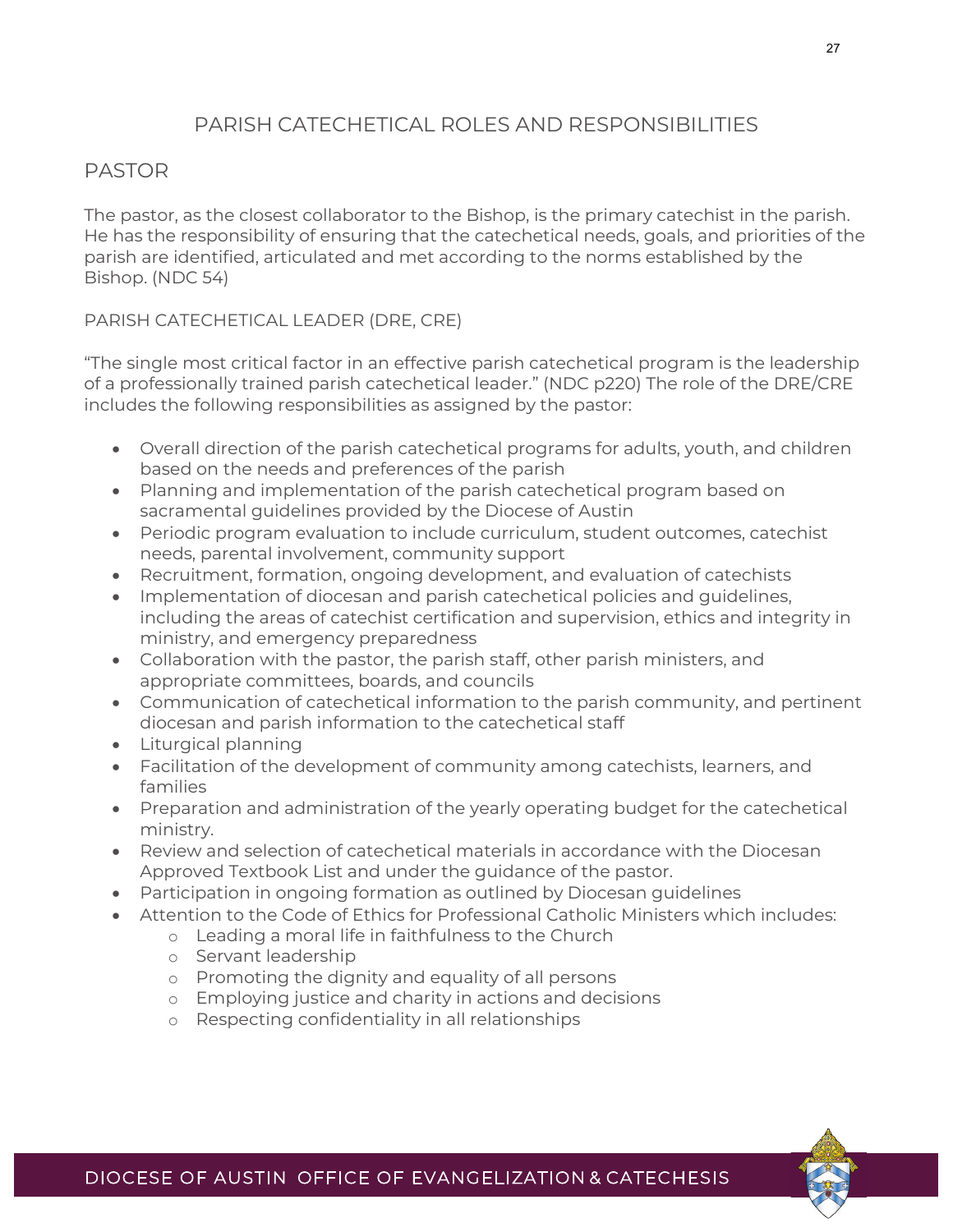# PARISH CATECHETICAL ROLES AND RESPONSIBILITIES

### **CATECHISTS**

"The Lord Jesus invites men and women, in a special way, to follow him, teacher and formator of disciples. From this personal call and the loving knowledge of Christ springs the desire to proclaim him, to evangelize and to lead others to the "Yes" of faith in him." (GDC 231 At the heart of every catechetical program are the catechists who have answered the call. In sharing time, talent, and faith, the catechist accepts the invitation of Jesus to follow him as a teacher of the faith and a witness to the truth of the faith. Catechists:

- Support the vision and mission of the parish catechetical program and the direction of the catechetical leader
- Develop effective tools and techniques for catechesis by preparing lessons and organizing age-appropriate materials and class activities
- Participate in the Sacramental life of the Church
- Strive to build community within the parish and the catechetical ministry
- Continue their own personal and educational development through attendance at courses and workshops; a minimum of Level 1 Diocesan Catechist Certification is expected within the first three years of ministry
- Exhibit a love of God, the Church, the Pope, the Blessed Mother and God's people
- Show authenticity of life by faithfully practicing the teachings of the Church and teaching only that which is Church teaching
- Are dedicated to personal prayer and spiritual development to nourish their personal relationship with the Lord and the evangelizing mission of the Church
- Proclaim the faith with joyous zeal
- Provide a positive classroom atmosphere and communicate effectively with their learners and their parents
- Evaluate regularly their own teaching techniques, being sensitive to cultural differences and special needs of students;
- Collaborate with and affirm parents as the primary educators of their children's faith formation.